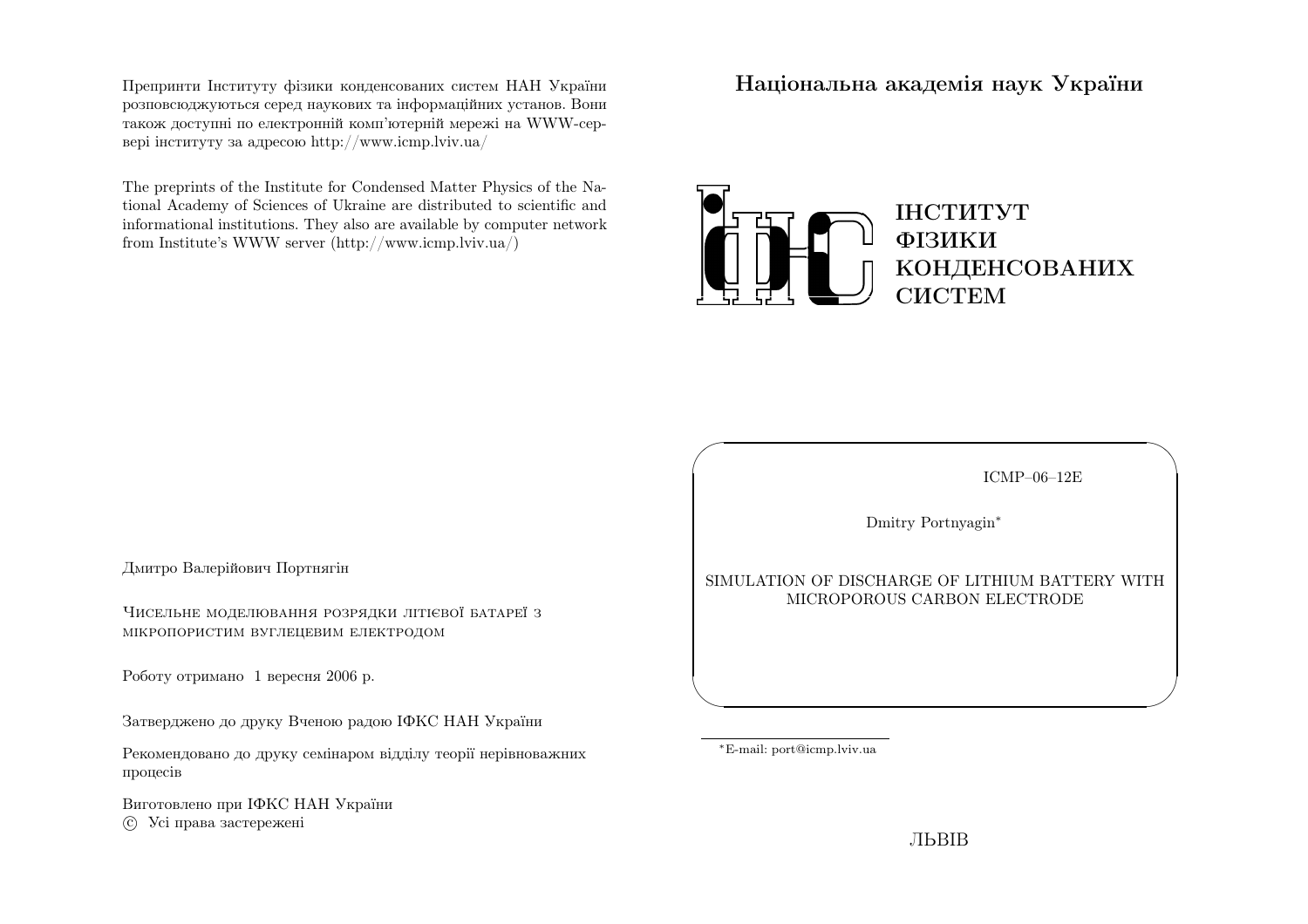## УДК: 541.13; 53.072; 53:681.3; 539.219.3; 538.931-405PACS: 82.47.Aa, 82.45.Gj, 82.45.Fk, 82.45.-h, 82.20.Wt

#### Чисельне моделювання розрядки лiтiєвої батареї <sup>з</sup> мiкропористим вуглецевим електродом

### Д.В. Портнягiн

**Анотація.** Чисельно моделювалася розрядка літієвої батареї із вуглецевим мiкропористим електродом <sup>в</sup> режим<sup>i</sup> заданого струму. По<sup>р</sup>iвнювалися передбачення двох моделей: без електростатичного поля та <sup>з</sup> електростатичною взаємодiєю всередин<sup>i</sup> частинок вуглецевого електрода. Спостерiгалася певна розбiжнiсть мiж ними.

### Simulation of discharge of lithium battery with microporouscarbon electrode

### D.V. Portnyagin

Abstract. Discharge of lithium cell with microporous carbon electrode under galvanostatic control has been modelled. Predictions of the models without electric field and with electrostatic interaction inside the particles of carbon electrode have been compared. It has been observed <sup>a</sup>considerable difference between both.

Подається <sup>в</sup> Электрохимия Submitted to Electrochemistry

 c Iнститут фiзики конденсованих систем <sup>2006</sup>Institute for Condensed Matter Physics <sup>2006</sup>

# 1. Introduction.

Rapid development in recent years in the market of mobile <sup>p</sup>hones, laptop computers, other portable devices and electric vehicles evoke the demand for <sup>a</sup> high energy density portable power sources. In such batteries lithium often serves as <sup>a</sup> cathode material because of its low electronegativity. Porous materials are used for anode due to their large surface area associated with high energy storage. Mathematical simulation of charge/discarge processes allows to optimize the battery in order to obtain <sup>a</sup> higher performance. This can also help to analyze these processes to gain <sup>a</sup> deeper insight into the nature and courses of <sup>p</sup>henomena that occur during the discharge of these devices. Recently the simulation of the intercalation of lithium into the structure of porous electrode has been attracting the attention of several authors [3], [1], [5]. It is widely held that the main driving force at the operation of the battery is diffusion and that the transport of ions across the electrode is governed by Fick's second law. In the present paper we have made an improvement on this approac<sup>h</sup> by taking into account electrostatic interaction between ions and with the distribution of charge in the bulk of porous electrode. Comparison of the predictions of the diffusive and the more realistic electrodynamic model testifies to that there is <sup>a</sup> certain discrepancy betweenthem.

# 2. Basic considerations. Cylindrical particles.

We study the galvanostatic discharge of lithium battery. In our research we heavily rely upon the data from [1]. The battery consists of lithiumfoil, porous separator of thickness  $L_s = 25 \mu m$ , porous carbon electrode of thickness  $L_1 = 125\mu m$  made of either cylindrical or spherical particles of radius  $R_s = 3, 5\mu m$ , and current collector. The battery is immersed in  $1M$  solution of  $LiClO<sub>4</sub>$  in propylene carbonate.

The battery is discharged from its initial state with  $U_0 = 0.91489V$ to  $0.01V$  cutoff voltage at current densities  $120.46A/m^2$  and  $12.05A/m^2$ .

During the discharge of the battery, lithium is dissolved into lithium ions from the negative electrode, migrates through the separator and finally intercalates into the carbon electrode. During the charge the reverse process takes <sup>p</sup>lace. We neglect the electrodes expansion and contraction. There exist two approaches for modelling lithium insertion into<br>the particle heath of which lead to selving the diffusion equation in a the particle, both of which lead to solving the diffusion equation in <sup>a</sup> particle. In the first approac<sup>h</sup> the driving force is the gradient of concentration while the diffusion coefficient remains constant. However, it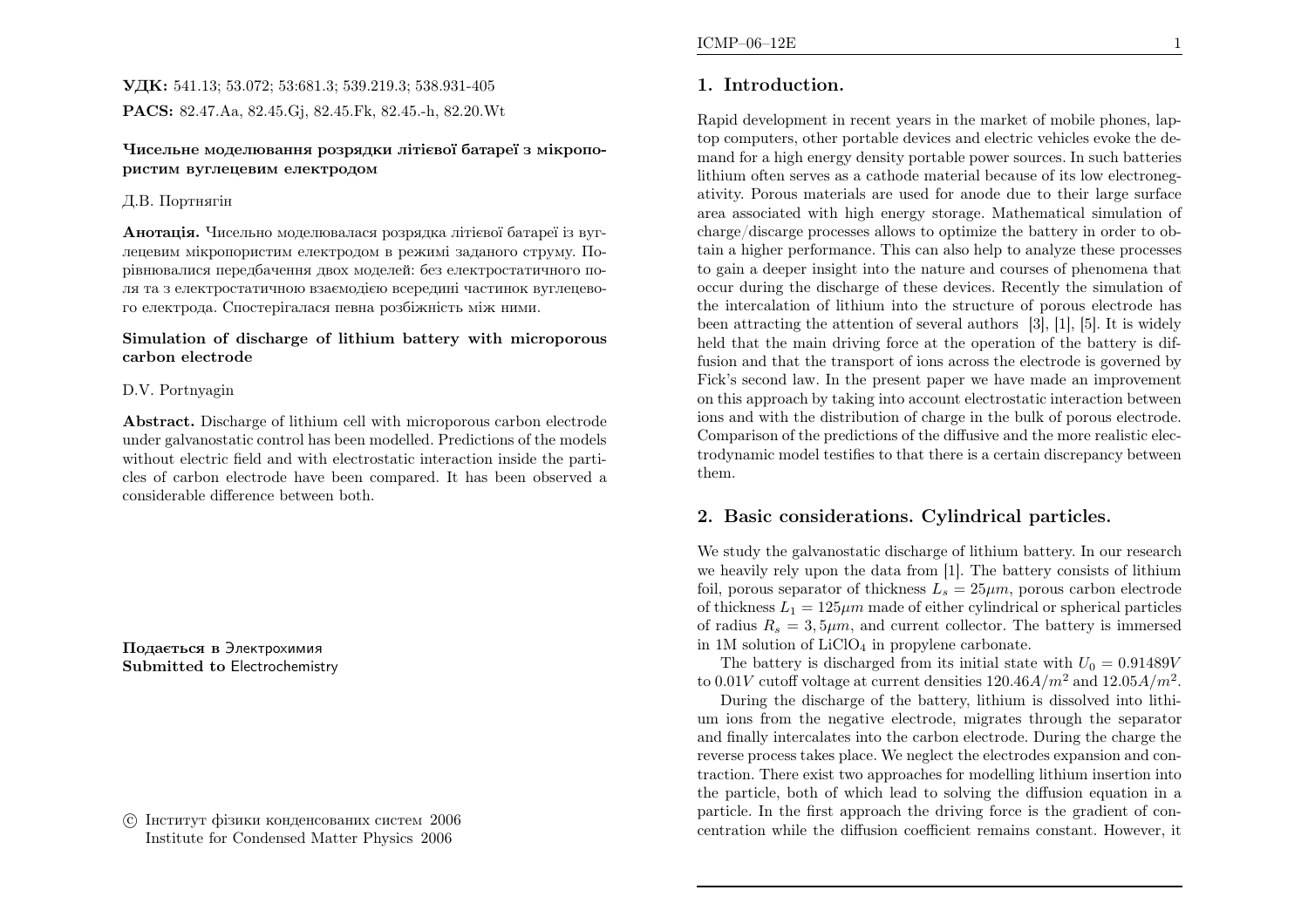,

has been reported that there is <sup>a</sup> strong dependence of the diffusion coefficient on concentration due to the lithium ion-lithium ion interactions inside the particle, which can not be ignored to obtain good agreement with experimental data. In the second approac<sup>h</sup> Verbrugge and Koch [6] considered the gradient of the chemical potential of the inserted lithiumions as the driving force.

In the present section we consider cylindrical particles with the ratio of length to radius sufficiently large, for which the concentration of lithium inside the particle is <sup>a</sup> function only of radial distance, governedby the equation

$$
\frac{\partial y}{\partial \tau} = \frac{1}{R} \frac{\partial}{\partial R} \left( R f \frac{\partial y}{\partial R} \right) \tag{2.1}
$$

$$
y = y_0, \quad \text{at}\tau = 0, \forall R;\tag{2.2}
$$

$$
\frac{\partial y}{\partial R} = 0 \quad \text{at} R = 0, \forall \tau; \tag{2.3}
$$

$$
\frac{\partial y}{\partial R} = -\frac{j_n^+}{D_s} \frac{R_s}{C_{s,max}f} \quad \text{at } R = 1, \forall \tau; \tag{2.4}
$$

where  $\tau = tD_s/R_s^2$ ,  $y = C_s/C_{s,max}$ ,  $R = r/R_s$ ; are dimensionless variables.  $D_s$  is the diffusion coefficient in the solid phase, assumed to be constant,  $R_s$  is the radius of the particle,  $C_s$  is the concentration of lithium ions inside the particle,  $C_{s,max}$  is the maximum concentration of lithium ions inside the particle,  $f$  is the activity factor dependant on the intercalation fraction and calculated by Verbrugge and Koch  $[6]$ ,  $j_n^+$  is the flux of lithium ions at the surface of the particle. The initial value of  $y$  is equal to 0.01. The flux of lithium ions at the surface of the particle is equa<sup>l</sup> to the electrochemical reaction rate per unit of surface area of the particle as <sup>g</sup>iven by <sup>a</sup> Butler-Volmer reaction rate expression

$$
j_n^+ = K \left( C(1 - y|_{R=1}) \right)^{\beta - 1} (y|_{R=1})^{\beta} \times \left\{ \exp \left[ \frac{(1 - \beta)F}{\Re T} (\eta - U) \right] - \exp \left[ \frac{-\beta F}{\Re T} (\eta - U) \right] \right\}
$$

where C is the concentration of the electrolyte, K is the reaction rate<br>constant  $(K - h^{1-\beta}h^{\beta})$ . E is the Foundary constant  $\mathfrak{D}$  is universal assoconstant  $(K = k_c^{1-\beta} k_a^{\beta})$ , F is the Faraday constant, R is universal gas constant,  $T$  is temperature,  $\eta$  is the potential between solid phase and electrolyte, and U represents the open-circuit cell potential with respect to <sup>a</sup> metallic lithium electrode which is evaluated at the surface of theparticle where the electrochemical reaction takes <sup>p</sup>lace and which is <sup>g</sup>iven by

$$
U = U_s + \frac{\Re T}{F} \ln \left( \frac{1 - y|_{R=1}}{y|_{R=1}} \right) - \sum_{s=2}^{7} \frac{\Omega_s}{F} s(y|_{R=1})^{s-1}
$$
  
for  $0 < y|_{R=1} < 0.985$ , (2.5)

where  $U_s$  is the standard cell potential with respect to a metallic lithium electrode, and  $\Omega_s$  are the self-interaction energies. The material of which is made carbon electrode is not well-ordered, so the open-circuit potential does not exhibit <sup>p</sup>lateaus or <sup>p</sup>hase changes. We take the activitycoefficient

$$
f = 1\tag{2.6}
$$

for purely diffusive model, and

$$
f = \left(1 + \frac{d\ln\gamma_+}{d\ln y}\right) = 1 + \sum_{s=2}^{7} \frac{\Omega_s}{\Re T} s(s-1)(y^{s-1} - y^s) \tag{2.7}
$$

for chemical potential model (at low lithium concentrations  $f$  increases with increasing the lithium ion concentration due to repulsive effects, takes on its maximum at  $y = 0.2$ , and decreases with increasing the lithium ion concentration due to low ion mobility at higher concentrations). Our amendment to the aforementioned models consists in adding the current coursed by electric field to the righthand side of equation $(2.1).$ 

$$
\frac{\partial y}{\partial t} = \frac{1}{R} \frac{\partial}{\partial R} \left( R \frac{D_s}{R_s^2} f \frac{\partial y}{\partial R} \right) - \frac{1}{FC_{max,s}} \text{div}(\sigma E),\tag{2.8}
$$

where E is the electric field,  $\sigma$  the ionic conductivity given by Einstein relation

$$
\sigma = yC_{max,s}N_aD_s e^2/kT,
$$

k is Boltzman constant, e is elementary charge,  $N_a$  is Avogadro number.

In the first approximation we assume that the current of positive ions through the surface of the particle is entirely due to the uniform distribution within the particle of negative charge, which carbon, being more electronegative, draws from lithium, and the distribution of charge caused by imposed external electric field. However, X-ray <sup>p</sup>hotoelectron spectroscopy (XPS) proved [4] that after insertion the lithium retainsonly a fraction of the positive charge  $+\delta$ , while the carbon takes a negative charge<sup>−</sup>δ. Therefore to the distribution of charge in the bulk of the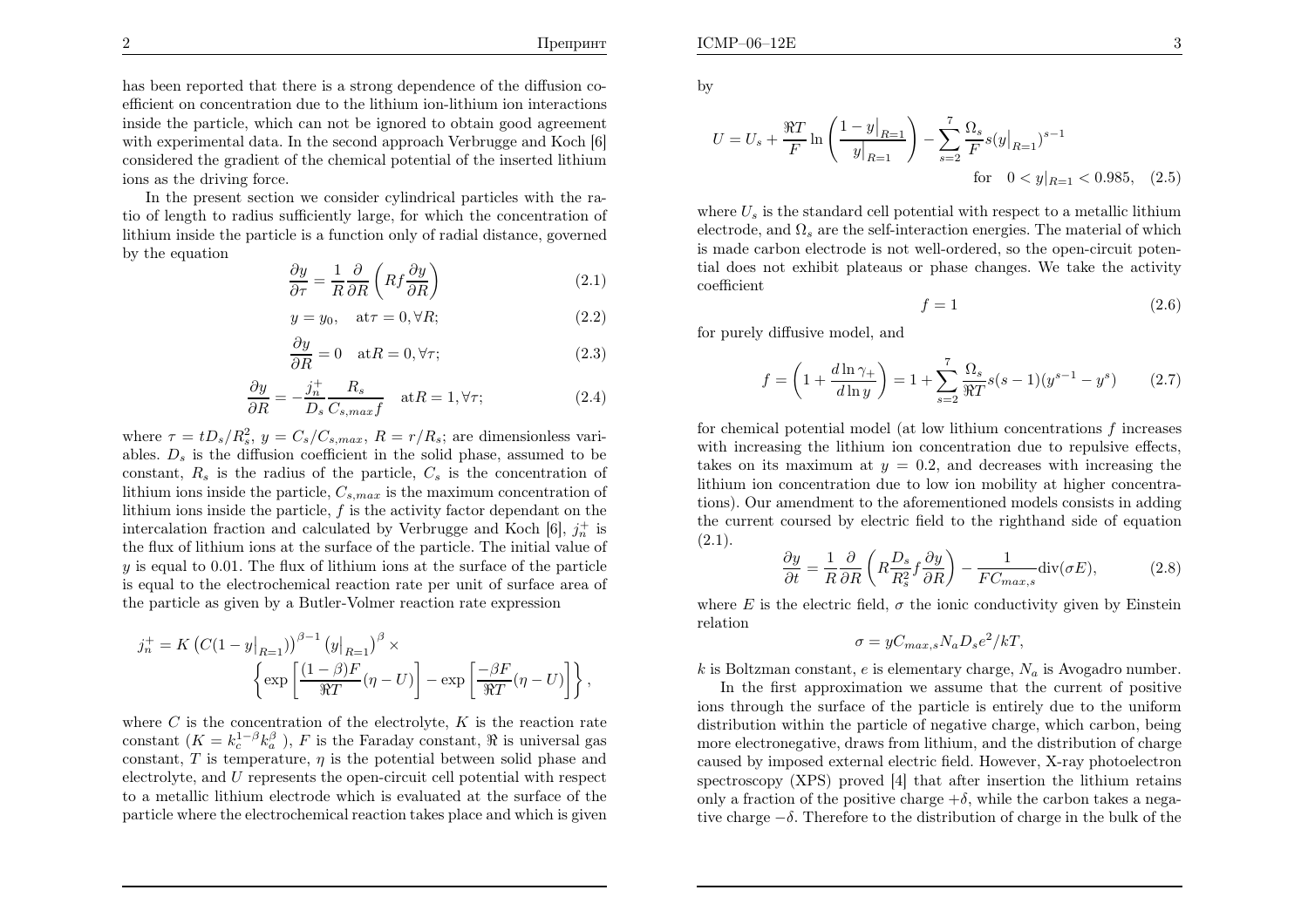Препринт

 $\mathbf{E}$  5

,

particle we add the term associated with the nonuniform distribution of lithium ions. This results in

$$
\operatorname{div}(E) = \frac{2}{R_s \sigma_{eff,1}} j_n^+ - \delta \frac{FC_{max,s}}{\varepsilon_0} (y_{avr} - y),
$$

where  $\sigma_{eff,1}$  is the effective conductivity of electrolyte in the carbon electrode,  $\varepsilon_0$  is the dielectric constant,  $y_{avr} = \int y dV / V = 2 \int_0^1 yR dR$  (or

 $= 3 \int_{0}^{1} y R^{2} dR$  for spherical particles) is the average concentration of ions

in the particle,  $\delta$  is the delocalization factor which equals 1 when we have naked lithium ions and negative charge, drawn from lithium, uniformly spread over carbon sites, and equals <sup>0</sup> when negative charge is maximallylocalized on lithium ions.

We shall refer to the insertion of lithium ions as <sup>a</sup> process <sup>g</sup>iven bythe solution of  $(2.1)-(2.4)$  with f given by  $(2.6)$  the (DFM) model, and with  $f$  given by  $(2.7)$  - the (CPM) model. We shall call the diffusion process described by  $(2.8)$ ,  $(2.2)$ - $(2.4)$  with  $f$  given by  $(2.6)$  the (DFME) model, and with  $f$  given by  $(2.7)$  - the (CPME) model.

The ionic current across the carbon electrode  $i_2$  is equal to the external current through the battery  $i_{app}$  at the contact with separator, and is zero at current collector. Between these two values the current isassumed to be distributed according to the equation:

$$
\frac{\partial i}{\partial x} = aFj_n^+,
$$

where  $\alpha$  is the interfacial area of particles per unit volume of porous electrode, calculated by

$$
a = 0.03 \cdot 2(1 - \epsilon_1)/Rs,
$$

for the case of cylindrical particles, or by

$$
a = 0.02 \cdot 3(1 - \epsilon_1)/Rs
$$

for spherical;  $\epsilon_1$  - porosity of carbon electrode. It appears quite obvious that after we have pressed and baked the carbon material, only <sup>a</sup> fraction of the particle's surface will be exposed to electrolyte, so we have introduced <sup>a</sup> suitable factor in the formula for the interfacial area. These factors are chosen such in order to match the experimental values of currents on cyclic voltammograms. The equation for the concentration

of the electrolyte in the solution <sup>p</sup>hase of the carbon electrode is

$$
\epsilon_k \frac{\partial C}{\partial t} = \nabla \left( \epsilon_k D_{eff,k} \nabla C \right) + a(1 - t_+^0) j_n^+
$$

where  $k = 1, s$  (1 corresponds to electrode, s to separator),  $t_{+}^{0}$  is trans-<br>for number  $D_{-} = c^{0.5} D_{-} D$  is the diffusion esefficient of electrolistic fer number,  $D_{eff,k} = \epsilon_k^{0.5} D, D$  is the diffusion coefficient of electrolyte,  $C_{initial} = 1000 \mod mol/m^3$ . We impose on C the following boundary con ditions: (i) that the flux of ions at lithium electrode is equa<sup>l</sup> to theapplied current through the cell

$$
\epsilon_s D_{eff,s} \nabla C \big|_{x=0} = i_{app}/F,
$$

 $(ii)$  that the flux of mass is continuous at the separator-electrode interface

$$
\epsilon_s D_{eff,s} \nabla C \big|_{x=L_s-0} = \epsilon_1 D_{eff,1} \nabla C \big|_{x=L_s+0},
$$

and  $(iii)$  that its's equal to zero at current collector

$$
\epsilon_1 D_{eff,1} \nabla C \big|_{x=L_s+L_1} = 0.
$$

The potential in the solution <sup>p</sup>hase is

$$
\nabla \phi_1 = -\frac{i_2}{\sigma_{eff,k}} + \frac{\Re T (1 - t_+^0)}{FC} \nabla C,
$$

where  $\sigma_{eff,k}$ ,  $k = \{1, s\}$  is the effective conductivity of electrolyte given in Table I.

The potential in the solid <sup>p</sup>hase of the electrode is

$$
\nabla \phi_2 = -\frac{(i_{app} - i_2)}{\sigma_{eff}},
$$

where  $\sigma_{eff} = \epsilon_1^{1.5} \sigma$  is the effective conductivity of electrode. The local surface overpotential is <sup>g</sup>iven by

$$
\eta = \phi_1 - \phi_2.
$$

The total voltage of the cell is related to  $\eta$  by

$$
V_{total} = \eta \big|_{x=0} + (\phi_1 - \phi_2)_{kin} - \int_{x=L_s}^{x=L_s + L_1} \frac{[i_{app} - i_2(x)]}{\sigma_{eff}},
$$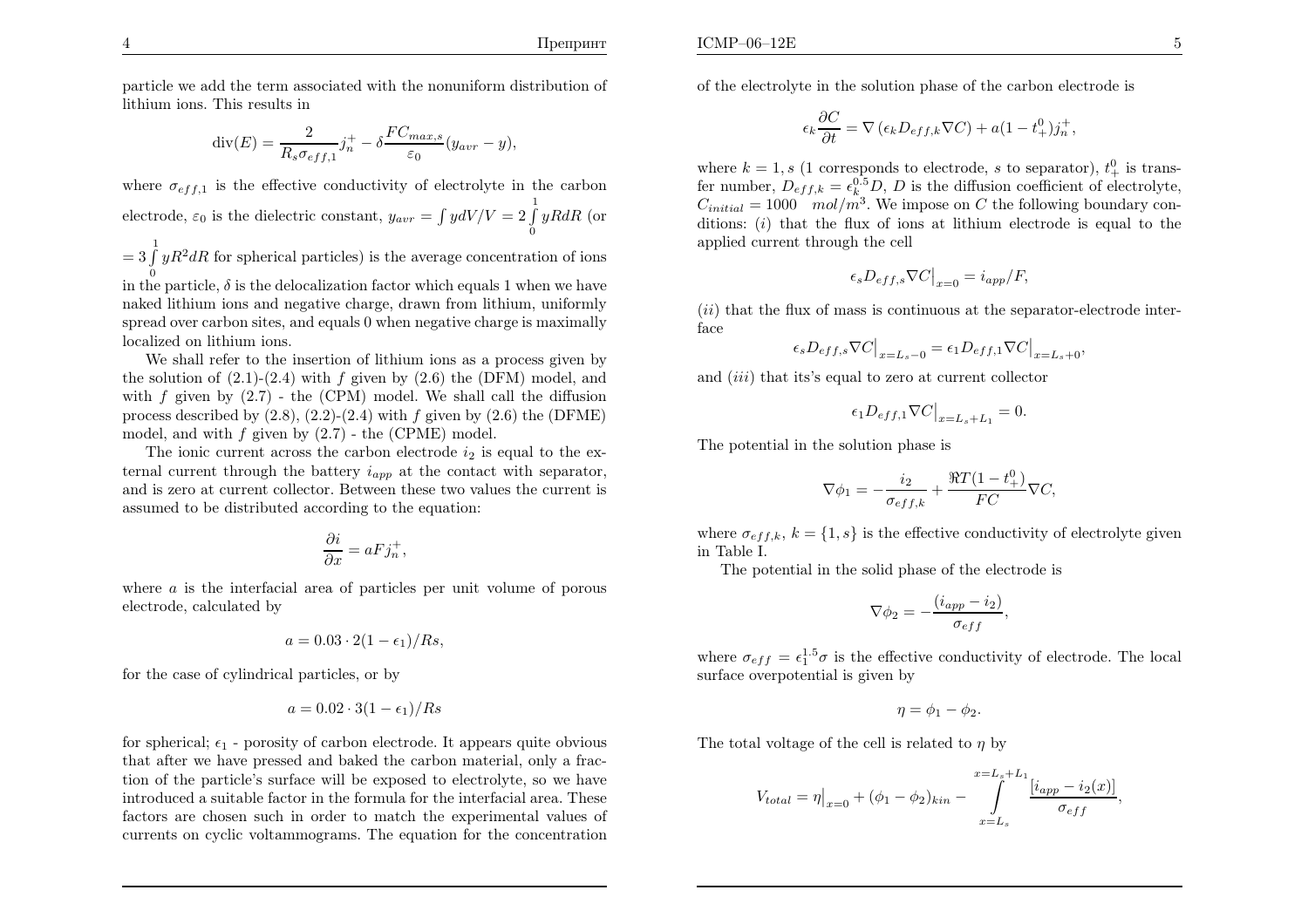Table I. Standard cell potential, interaction energies, model parameters for the carbon-lithium cella and <sup>p</sup>hysical constants.

| Parameter               | Value                                                                 |
|-------------------------|-----------------------------------------------------------------------|
| $U_0$                   | 0.91489<br>V                                                          |
| $U_s$                   | 0.8170 V                                                              |
| $\Omega_2/F$            | $0.9926\quad V$                                                       |
| $\Omega_3/F$            | $0.8981\quad V$                                                       |
| $\Omega_4/F$            | $-5.630 V$                                                            |
| $\Omega_5/F$            | 8.585 V                                                               |
| $\Omega_6/F$            | $-5.784$ V                                                            |
| $\Omega_7/F$            | 1.468<br>V                                                            |
| $C_{s, max}$            | $18,000 \mod m^3$                                                     |
| $\beta$                 | 0.5                                                                   |
| К                       | $3.28\times10^{-6}$<br>$mol^{1/2}/m^{1/2}s$                           |
| $K_{Li}$                | $4.1 \times 10^{-6}$ $mol^{1/2}/m^{1/2}s$                             |
| $\mathcal{C}_{initial}$ | 1000 $mol/m^3$                                                        |
| $T_{initial}$           | 298 $K$                                                               |
| $y_{initial}$           | 0.01                                                                  |
| D                       | $2.6 \times 10^{-10}$ $m^2/s$                                         |
| $D_s$                   | $1.0 \times 10^{-14}$ $m^2/s$                                         |
| $t^{0}_{+}$             | 0.2                                                                   |
| $\sigma_{eff,k}$        | $\epsilon_k^{1.5}C^{0.855}(0.00179 \exp(-0.08(0.00083C - 0.6616)^2 -$ |
|                         | $(0.0010733C + 0.855)) + 0.0001$                                      |
| $\sigma_{el}$           | 100 S/m                                                               |
| $R_s$                   | $3.5 \times 10^{-6}$<br>$\boldsymbol{m}$                              |
| $L_s$                   | $25 \times 10^{-6}$<br>$\boldsymbol{m}$                               |
| $L_1$                   | $125 \times 10^{-6}$<br>$\overline{m}$                                |
| $\boldsymbol{k}$        | $1.381 \times 10^{-23}$ J/K                                           |
| $N_a$                   | $6.022 \times 10^{23}$ $mol^{-1}$                                     |
| $\Re$                   | 8.314 $J/(mol \cdot K)$                                               |
| F                       | $96,487 \quad C/mol$                                                  |
| $\varepsilon_0$         | $8.854 \times 10^{-12}$ $C^2/(N \cdot m^2)$                           |
| $\boldsymbol{e}$        | $1.9 \times 10^{-19}$<br>$\overline{C}$                               |
| $\delta$                | $10^{-9}$                                                             |
| $\epsilon_1$            | 0.35                                                                  |
| $\epsilon_s$            | 0.55                                                                  |

where  $(\phi_1 - \phi_2)_{kin}$  is given by kinetic expression

$$
i_{app} = FK_{Li}C^{0.5}(\exp((0.5F/(\Re T))(\phi_1 - \phi_2)) -
$$
  
- 
$$
= \exp(-(0.5F/(\Re T))(\phi_1 - \phi_2)))
$$

with  $K_{Li}$  - the reaction rate constant at the lithium electrode.

The utilization of the cell  $u$  is defined by

$$
u = (2/L_1) \int_{x=L_s}^{x=L_s+L_1} dx \int_{R=0}^{R=1} yR dR,
$$

for cylindrical particles, or by

$$
u = (3/L_1) \int_{x=L_s}^{x=L_s+L_1} dx \int_{R=0}^{R=1} yR^2 dR
$$

for spherical ones.

All the parameters of the cell are evaluated at  $T_{initial} = 298K$  for the space cyrridical in [9]. The values of the standard cell potential, the reasons explained in [2]. The values of the standard cell potential, the self-interaction energies, and the kinetic parameters are <sup>g</sup>iven in Table I.

To determine the temperature of the cell we make the assumptions that the distribution of temperature throughout the cell is uniform at <sup>a</sup> <sup>g</sup>iven instant in time and the enthalpy of mixing and <sup>p</sup>hase-change terms are neglected. With these assumptions the temperature is calculatedaccording to the equation

$$
\varrho C_p \frac{\partial T}{\partial t} = a_1 a_2 h (T_{amb} - T) + a_1 i_{app} \left( U - V_{total} - T \frac{dU}{dT} \right),
$$

where  $\rho$  is the density of the cell,  $C_p$  is the heat capacity the cell, calculated as the average of the components of the cell,  $a_1$  is the geometric electrode surface area per volume of the cell,  $a_2$  is the ratio of external cell surface area to geometric electrode surface area,  $T_{amb}$  is the ambient temperature, and h is the heat transfer coefficient. The entropy term  $\frac{dU}{dT}$ is obtained by taking the derivative of  $(2.5)$  with respect to T:

$$
\frac{dU}{dT} = \frac{\Re}{F} \ln \left( \frac{1 - y|_{R=1}}{y|_{R=1}} \right) \quad \text{for} \quad 0 < y|_{R=1} < 0.985.
$$

6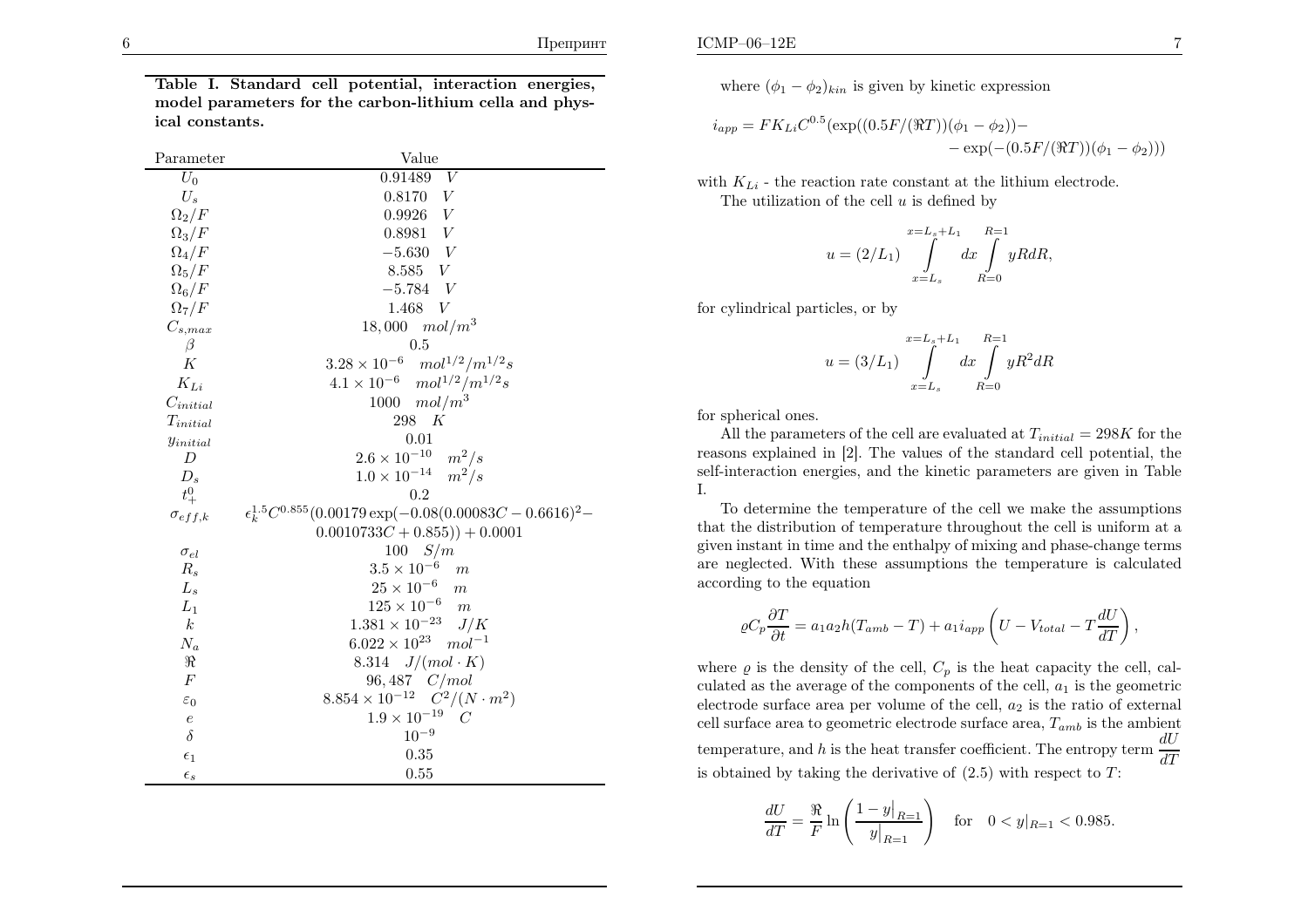The mean cell density and heat capacity are calculated by formulas:

$$
\varrho = (\varrho_s (1 - \epsilon_s)L_s + \varrho_1 (1 - \epsilon_1)L_1 + \varrho_{c,1}L_{c,1} +
$$
  
+
$$
+ \varrho_{Li}L_{Li}) / (L_1 + L_s + L_{c,1} + L_{Li}),
$$

$$
C_p = (C_{p,PC}\varrho_{PC}(L_1\epsilon_1 + L_s\epsilon_s) + C_{p,1}\varrho_1L_1 + C_{p,Cu}\varrho_{c,1}L_{c,1} + C_{p,Li}\varrho_{Li}L_{Li}) / (\varrho_{PC}(L_1\epsilon_1 + L_s\epsilon_s) + \varrho_1L_1 + \varrho_{c,1}L_{c,1} + \varrho_{Li}L_{Li}),
$$

where  $\varrho_s$ ,  $\varrho_{c,1}$ ,  $\varrho_{Li}$ ,  $\varrho_{PC}$ , and  $\varrho_1$  are, respectively, the densities of separator, current collector, lithium, propylene carbonate and carbon electrode, the latter defined for  $y = 1$ ;  $L_{c,1}$  and  $L_{Li}$  are the thicknesses of current collector and lithium electrode;  $C_{p,PC}$ ,  $C_{p,1}$ ,  $C_{p,Cu}$ , and  $C_{p,Li}$  are the heat capacities of propylene carbonate, carbon electrode, currentcollector, and lithium. Heat parameters of the cell are <sup>g</sup>iven in Table II.

Table II. Heat parameters of the cell.

| Parameter                  | Value                                             |
|----------------------------|---------------------------------------------------|
| $T_{amb}$                  | 298 K                                             |
| $L_{Li}$ (for $y = 0.01$ ) | $4.1 \times 10^{-5}$<br>$\overline{m}$            |
| $L_{c,1}$                  | $9 \times 10^{-6}$ m                              |
| $a_1$                      | $5000 \, m^{-1}$                                  |
| $a_2$                      | 0.084                                             |
| $\boldsymbol{h}$           | 5 $W/(m^2 \cdot K)$                               |
| $\varrho_s$                | 950 $kg/m^3$                                      |
| $\varrho_1$                | 2220 $kg/m^3$                                     |
| $\varrho_{c,1}$            | 8930 $kg/m^3$                                     |
| $\varrho_{Li}$             | 534 $kg/m^3$                                      |
| $\rho_{PC}$                | 1200 $kg/m^3$                                     |
| $C_{p,PC}$                 | 720 $J/(kg \cdot K)$                              |
| $C_{p,1}$                  | $8.875 + 0.378T$ $J/(kg \cdot K)$                 |
| $C_{p,Cu}$                 | $1.4 \times 10^{-6}T^3 - 1.6 \times 10^{-3}T^2 +$ |
|                            | $+0.987T+225$ $J/(kg \cdot K)$                    |
| $C_{p,Li}$                 | $3.72T + 2423$ $J/(kg \cdot K)$                   |

The corresponding set of equations from Table III has been solvednumerically.

One can see from Figures 1-3 that the graphs of the models in which we take into account electrostatic interaction lie, in general, above purely diffusive or chemical potential ones and the cell runs for longer time, as is seen from Table IV, thus resulting in <sup>a</sup> larger capacity of the cell. This is due to the fact that the presence of <sup>a</sup> negative charge distributed inside the particle promotes the insertion of lithium ions into the carbon particles, thus making its contribution to the total current through the battery. Thus, in the case of the presence of electrical charge the current due solely to diffusion is smaller. Now it is easily seen from the Butler-Volmer expression that this results in <sup>a</sup> smaller drop in voltage at <sup>a</sup> <sup>g</sup>iven instant in time. At the beginning of each process of discharge the graphs of the model with electric field lie closer to those of models without electrostatic interaction than at the final stages of discharge, because the profiles of concentration become more steep with time, as Figure <sup>13</sup> indicates, which results in <sup>a</sup> larger contribution to current due to electrostatic interaction. Comparison of Figures 2-3 shows that the relative difference between electrodynamic and non-electrodynamic models becomes more significant as the discharge current density increases. It looks like the electric field has its stable contribution to current which is the more transparent, the larger is the total current. In the case of <sup>a</sup> variable diffusion coefficient the grap<sup>h</sup> of the model with electric field, as Figures 1, <sup>2</sup> indicate, is closer to that of chemical potential model than in the case of purely diffusive model, because the lithium ion - lithium ion interactions governed by the activity coefficient makes the term proportional to  $\nabla y$  in div $\sigma E$  in the diffusion equation not so significant due to more sloping concentration profile, caused by more uniform spreading of lithium ions inside the particle due to non-electrostatic interactionsbetween ions.

The cell voltage being larger for <sup>a</sup> <sup>g</sup>iven utilization value, the temperature graphs in electrodynamic case lie above the non-electrodynamic ones, as Figures 7-9 show. Since the drop in voltage is smaller at each <sup>g</sup>iven instant in time in electrodynamic case for the reasons explained above, the cell runs for <sup>a</sup> longer period of time generating, thus, more ohmic heat. For the above-explained reasons the graphs of electrodynamic and non-electrodynamic cases are closer to each other in the caseof larger discharge currents.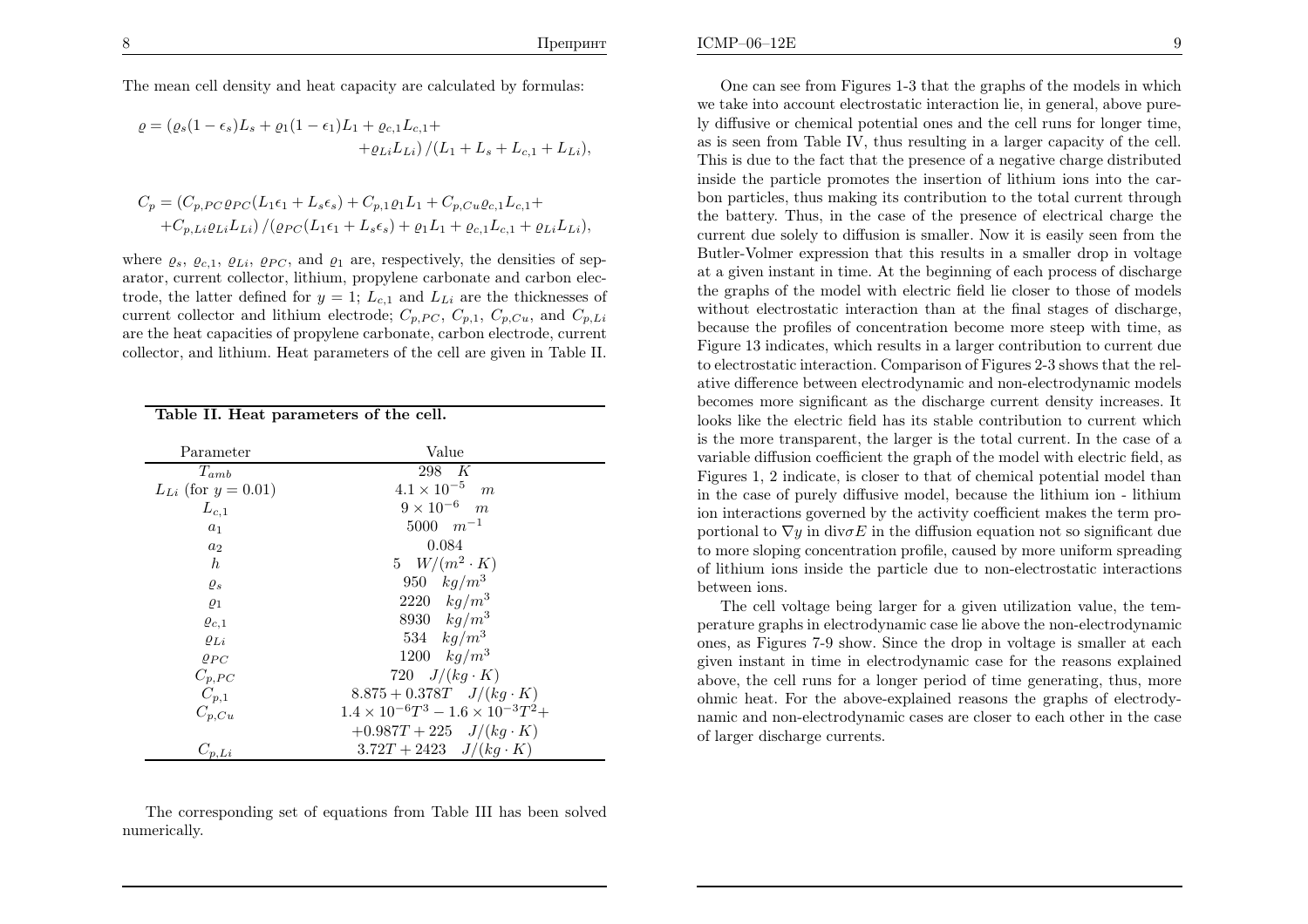| Region                | Value            | Equation or boundary condition                                                                                                                                                       |
|-----------------------|------------------|--------------------------------------------------------------------------------------------------------------------------------------------------------------------------------------|
| $x=0$                 | у                | $u=0$                                                                                                                                                                                |
|                       | $\overline{C}$   | $\epsilon_s D_{eff,s} \nabla C = i_{amp}/F$                                                                                                                                          |
|                       | $i_2$            | $i_2=i_{amn}$                                                                                                                                                                        |
| $0 < x < L_{s}$       | $\boldsymbol{y}$ | $y=0$                                                                                                                                                                                |
|                       | C                | $\epsilon_s \frac{\partial C}{\partial t} = \nabla \left( \epsilon_s D_{eff,s} \nabla C \right)$                                                                                     |
|                       | $i_2$            | $i_2 = i_{amp}$                                                                                                                                                                      |
|                       | $\eta$           | $\nabla \eta = \frac{i_2}{\sigma_{eff.s}} - \frac{\Re T (1-t_+^0)}{FC} \nabla C$                                                                                                     |
| $x=L_s$               | $\,C$            | $\epsilon_s D_{eff,s} \nabla C \big _{L=-0} = \epsilon_1 D_{eff,1} \nabla C \big _{L=-0}$                                                                                            |
| $L_s < x < L_s + L_1$ | $\boldsymbol{y}$ | For cylindrical particles $(2.1)$ with<br>$(2.2)-(2.4)$ , or $(2.8)$ with $(2.2)-(2.4)$ .<br>For spherical particles $(3.1)$ with<br>$(2.2)-(2.4)$ , or $(3.2)$ with $(2.2)-(2.4)$ . |
|                       | $\overline{C}$   | $\epsilon_1 \frac{\partial C}{\partial t} = \nabla \left( \epsilon_1 D_{eff,1} \nabla C \right) + a \left( 1 - t^0_+ \right) j_n^+$                                                  |
|                       | i <sub>2</sub>   | $\nabla i_2 = aF i_n^+$                                                                                                                                                              |
|                       | $\eta$           | $\nabla \eta = \frac{-i_{app}}{\sigma_{eff}} + i_2 \left( \frac{1}{\sigma_{eff}} + \frac{1}{\sigma_{eff,1}} \right) - \\ - \frac{\Re T (1 - t_+^0)}{F C} \nabla C$                   |
| $x=L_{s}+L_{1}$       | $\overline{C}$   | $\epsilon_1 D_{eff,1} \nabla C = 0$                                                                                                                                                  |
|                       | $i_2$            | $i_2 = 0$                                                                                                                                                                            |

Table III. System of model equations and boundary con-

### Table IV. Discharge times.

| Model and discharge rate                                         | Time to discharge                  |
|------------------------------------------------------------------|------------------------------------|
| $\overline{\mathrm{DFM}}$ , cylindrical, $i_{app} = 12.05 A/m^2$ | $231 \t s$                         |
| DFME, cylindrical, $i_{app} = 12.05 A/m^2$                       | $1514 \t s$                        |
| DFM, spherical, $i_{app} = 12.05 A/m^2$                          | 201<br>$\mathcal{S}_{\mathcal{S}}$ |
| DFME, spherical, $i_{app} = 12.05 A/m^2$                         | $683 \quad s$                      |
| CPM, cylindrical, $i_{app} = 12.05 A/m^2$                        | $356 \t s$                         |
| CPME, cylindrical, $i_{app} = 12.05 A/m^2$                       | $548 \t s$                         |
| CPM, cylindrical, $i_{app} = 120.46 A/m^2$                       | $7.2 \t s$                         |
| CPME, cylindrical, $i_{app} = 120.46 A/m^2$                      | $35.5 \quad s$                     |
| CPM, spherical, $i_{app} = 12.05 A/m^2$                          | $245 \t s$                         |
| CPME, spherical, $i_{app} = 12.05 A/m^2$                         | 425<br>$\mathcal{S}_{\mathcal{S}}$ |
| CPM, spherical, $i_{app} = 120.46 A/m^2$                         | 6.8<br>$\mathcal{S}_{\mathcal{S}}$ |
| CPME, spherical, $i_{app} = 120.46 A/m^2$                        | 7.2<br>$\mathcal{S}_{\mathcal{S}}$ |

#### 3. Spherical particles.

For spherical particles equations (2.1) and (2.8) are replaced by

$$
\frac{\partial y}{\partial \tau} = \frac{1}{R^2} \frac{\partial}{\partial R} \left( R^2 f \frac{\partial y}{\partial R} \right) \tag{3.1}
$$

$$
\frac{\partial y}{\partial t} = \frac{1}{R^2} \frac{\partial}{\partial R} \left( R^2 \frac{D_s}{R_s^2} f \frac{\partial y}{\partial R} \right) - \frac{1}{FC_{max,s}} \text{div}(\sigma E), \tag{3.2}
$$

$$
\text{div}(E) = \frac{3}{R_s \sigma_{eff,1}} j_n^+ - \delta \frac{FC_{max,s}}{\varepsilon_0} (y_{avr} - y).
$$

The corresponding set of equations from Table III has been solvednumerically.

In the same way as for cylindrical particles, Figures 4-6 indicate that the presence of <sup>a</sup> negative charge distributed inside the particle promotes the insertion of lithium ions into the carbon particles, which results in <sup>a</sup> smaller drop in voltage at <sup>a</sup> <sup>g</sup>iven instant in time, which, in turn, leads to larger values of cell capacity and to cell running for longer period of time. At the beginning of discharge the graphs of the model with electric field lie closer to those of models without field than at the end, due to steeper concentration profiles. The relative difference between electrodynamic and non-electrodynamic models is more significant as the discharge current density increases. In the case of <sup>a</sup> variable diffusioncoefficient the grap<sup>h</sup> of the model with electric field, as Figures 4, <sup>5</sup>

ditions.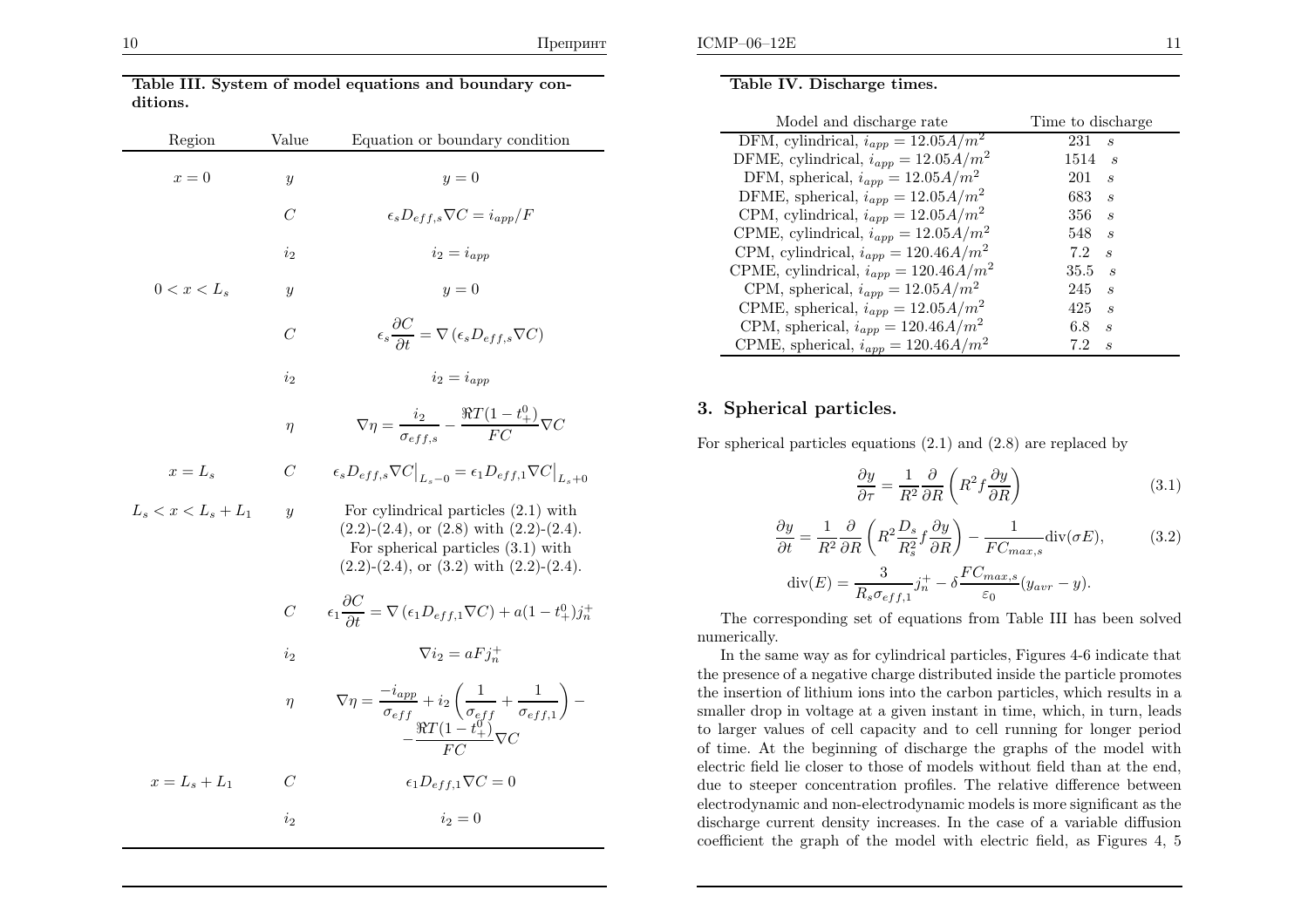indicate, is closer to that of chemical potential model than in the case of purely diffusive model.

The temperature graphs in electrodynamic case lie above the nonelectrodynamic ones, as Figures 10-12 show. In electrodynamic case the cell runs for <sup>a</sup> longer period of time generating more ohmic heat. The graphs of electrodynamic and non-electrodynamic cases are closer to eachother in the case of larger discharge currents.

Comparison of discharge graphs for spherical (Figures 4-6 and 10- 12) and for cylindrical particles (Figures 1-3 and 7-9) testify that the influence of electrostatic field is more significant in the case of cylindrical particles because in that case the charge that produces this field occupies larger part of <sup>a</sup> space.

### 4. Conclusions.

We have made <sup>a</sup> simulation of the discharge of lithium cell with microporous carbon electrode under galvanostatic control. We have compared the predictions of the models in which electric field is not considered (CPM, DFM) and the ones in which electrostatic interaction of lithium ions between each other and with the distribution of charge in the bulk of carbon electrode is taken into account (CPME, DFME). We have observed that there is <sup>a</sup> considerable difference between the results predicted by both models. The models without electrostatic interaction underpredict the capacity of the cell. The form of the particles has some impact on the predictions of both models: in case of cylindrical particles the influence of electrodynamics is larger. In the case of <sup>a</sup> constant and variable diffusion coefficient the electrodynamic model allows the cell to run for longer period of time. The most adequate from the viewpoint of agreement with experiment proved to be the electrodynamic model with constant diffusion coefficient for cylindrical particles. This could make us think that the interactions between ions in the activity factor may be reduced solely to electrostatic interaction. This could also lead to conclusion that even in the case of spherical particles the structure of carbon electrode possesses cylindrical symmetry, i. e. the particles coagulate into fibers. The results indicate that the electrostatic interactions does matter, that the kinetic parameters obtained with the purely diffusive (DFM) or chemical potential model (CPM) may not represent the real kinetics of the system, and that the cell should be modelled usingelectrodynamic approac<sup>h</sup> to get more adequate results.

### References

- 1. G. G. Botte and R. E. White, J. Electrochem. Soc.  $148$  ((1) 2001), A54–A66.
- 2. G. G. Botte, B. A. Johnson, and R. E. White, J. Electrochem. Soc. 146 (1999), 914.
- 3. I. O. Polyakov, V. K. Dugaev, Z. D. Kovalyuk, and V. I. Litvinov, Russian Journal of Electrochemistry **Vol. 33, No. 1** (1997), 21Ц25.
- 4. R. Kanno, Y. Kawamoto, Y. Takeda, S. Ohashi, N. Imanishi, andO. Yamamoto, J. Electrochem. Soc. <sup>139</sup> (1992), 3397.
- 5. S.-I. Lee, Y.-S. Kim, H.-S. Chun, Electrochim. Acta <sup>47</sup> (2002), 1055– 1067.
- 6. M. W. Verbrugge and B. J. Koch, J. Electrochem. Soc. <sup>143</sup> (1996), 600.



Figure 1. Cell voltage  $(V)$  vs. utilization at discharge rate  $12.05$   $A/m^2$ for cylindrical particles for purely diffusive model with (DFME) andwithout electric field (DFM).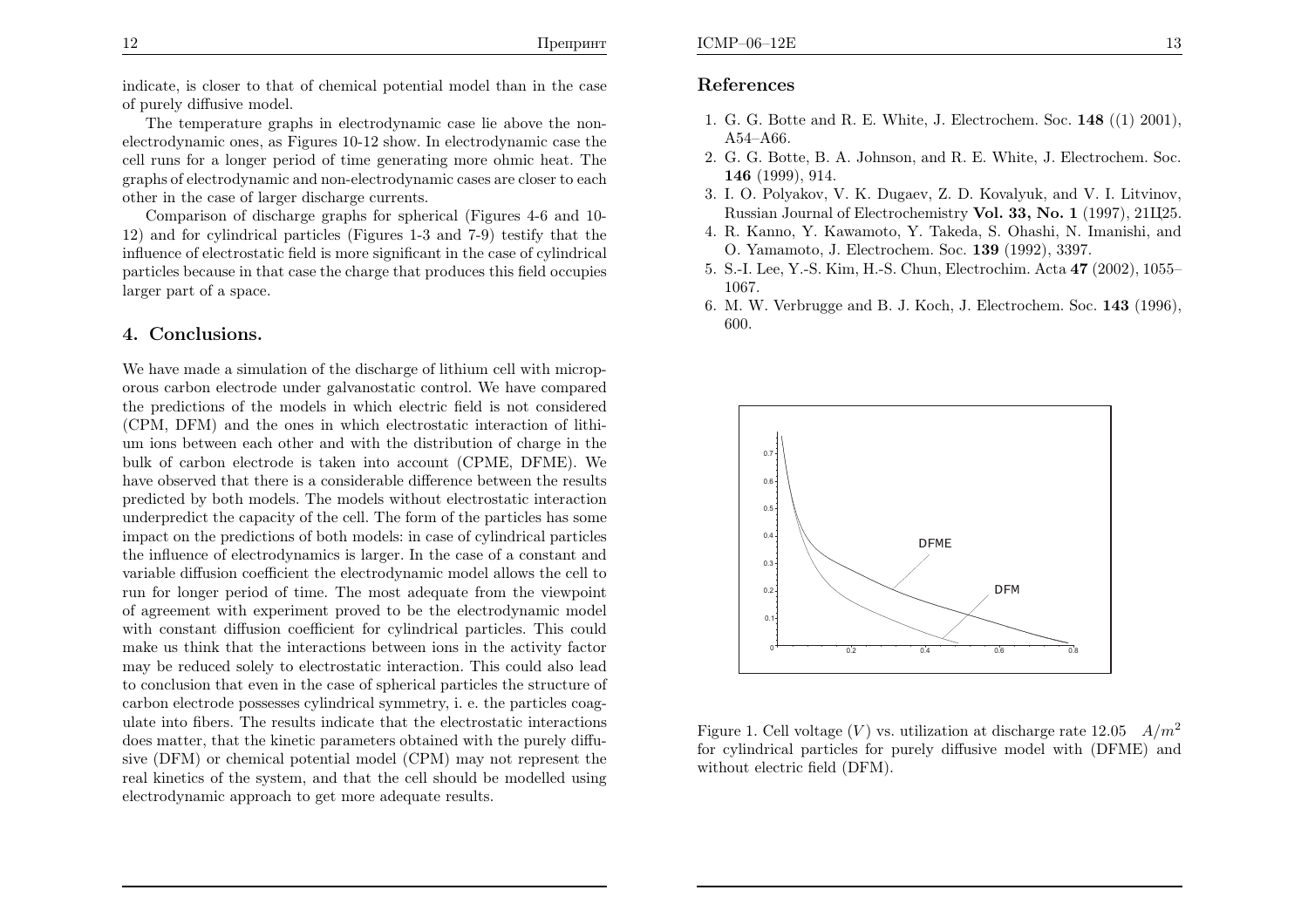

Figure 2. Cell voltage  $(V)$  vs. utilization at discharge rate  $12.05$   $A/m^2$ for cylindrical particles for chemical potential model with (CPME) andwithout electric field (CPM).



Figure 3. Cell voltage  $(V)$  vs. utilization at discharge rate 120.46  $A/m^2$ for cylindrical particles for chemical potential model with (CPME) andwithout electric field (CPM).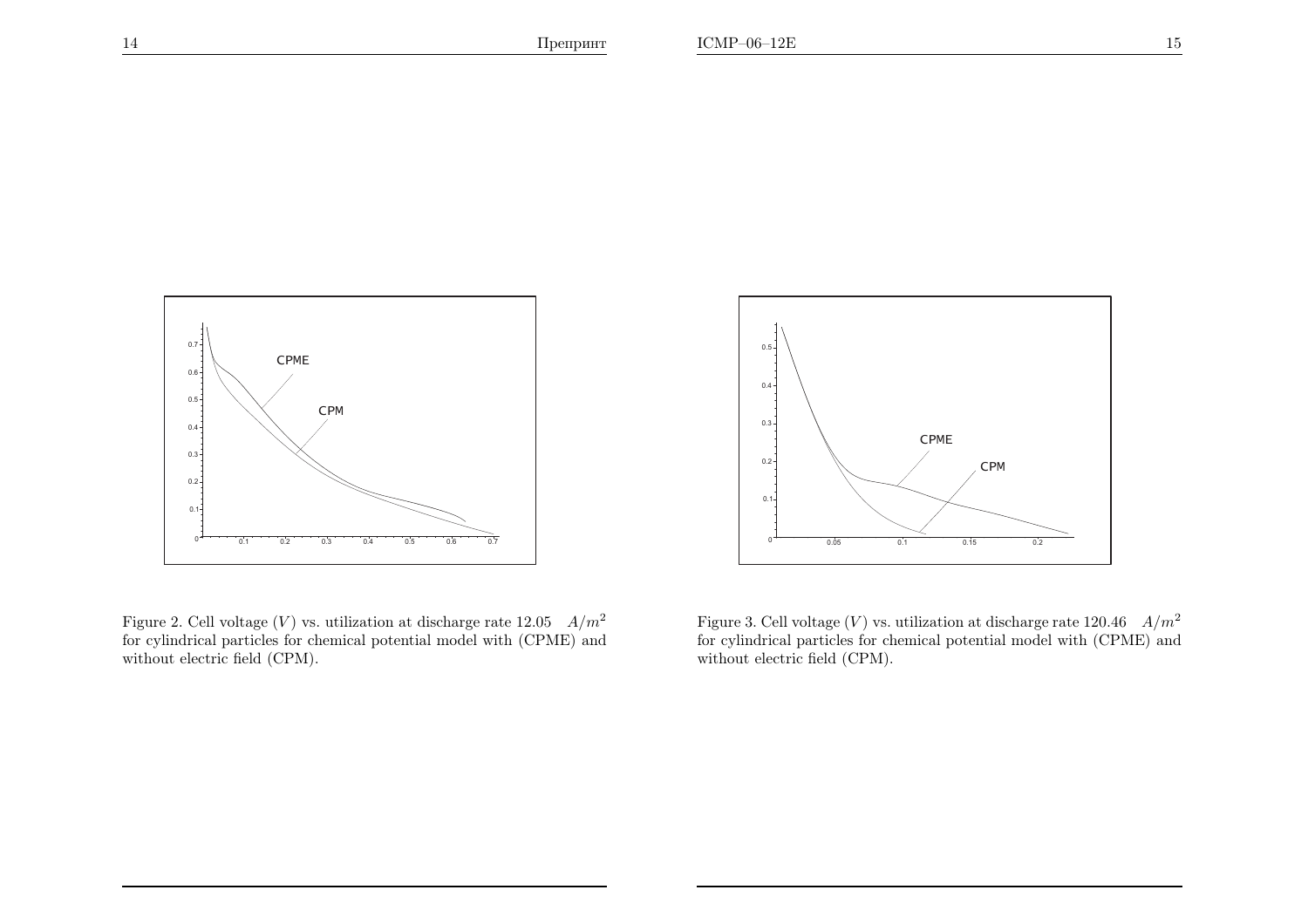

Figure 4. Cell voltage (V) vs. utilization at discharge rate  $12.05 \frac{A}{m^2}$ for spherical particles for purely diffusive model with (DFME) and without electric field (DFM).



Figure 5. Cell voltage (V) vs. utilization at discharge rate  $12.05$   $A/m^2$ for spherical particles for chemical potential model with (CPME) andwithout electric field (CPM).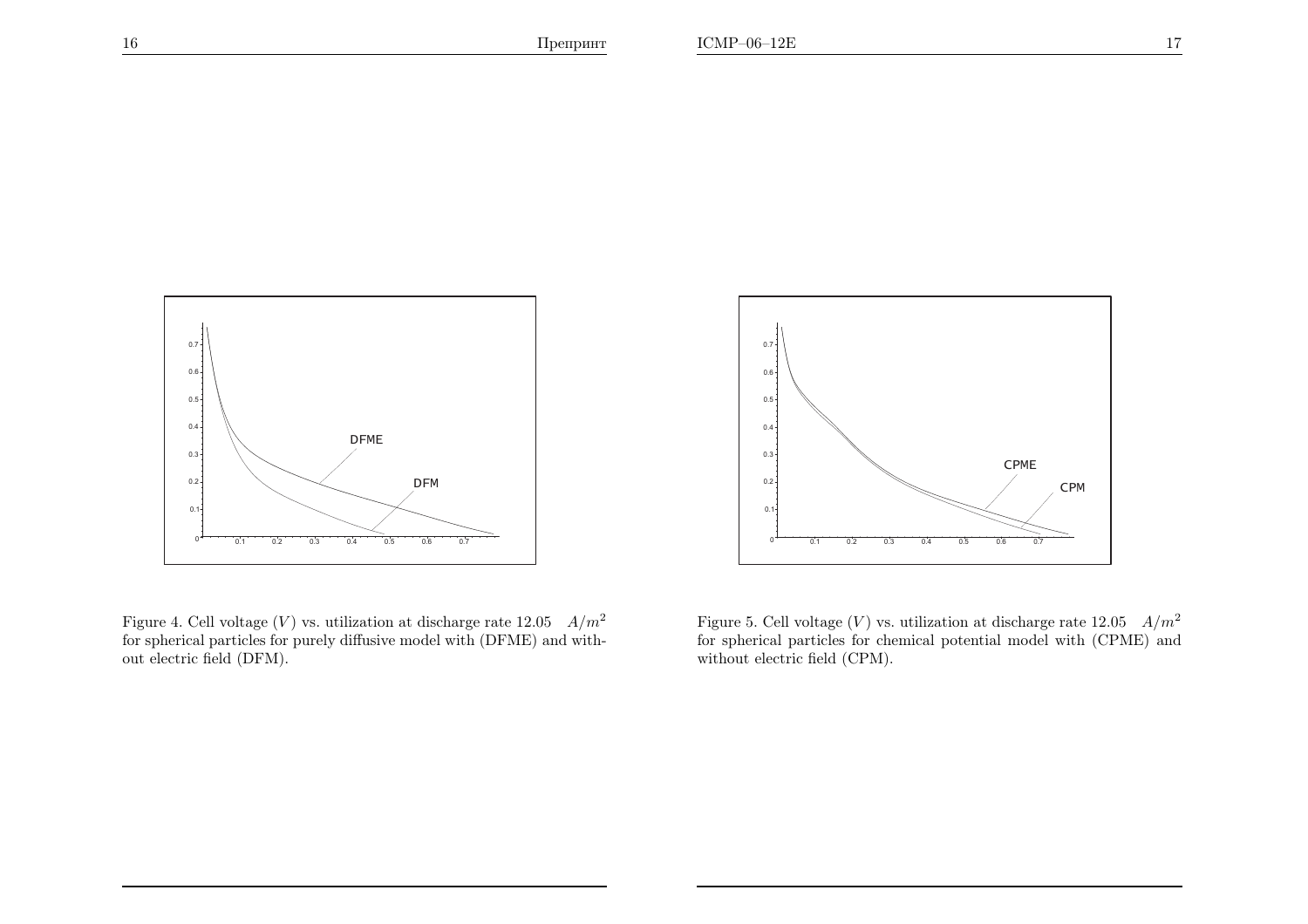

Figure 6. Cell voltage  $(V)$  vs. utilization at discharge rate 120.46  $A/m^2$ for spherical particles for chemical potential model with (CPME) andwithout electric field (CPM).



Figure 7. Temperature of the cell  $(K)$  vs. utilization at discharge rate 12.05  $A/m^2$  for cylindrical particles for purely diffusive model with (DFME) and without electric field (DFM).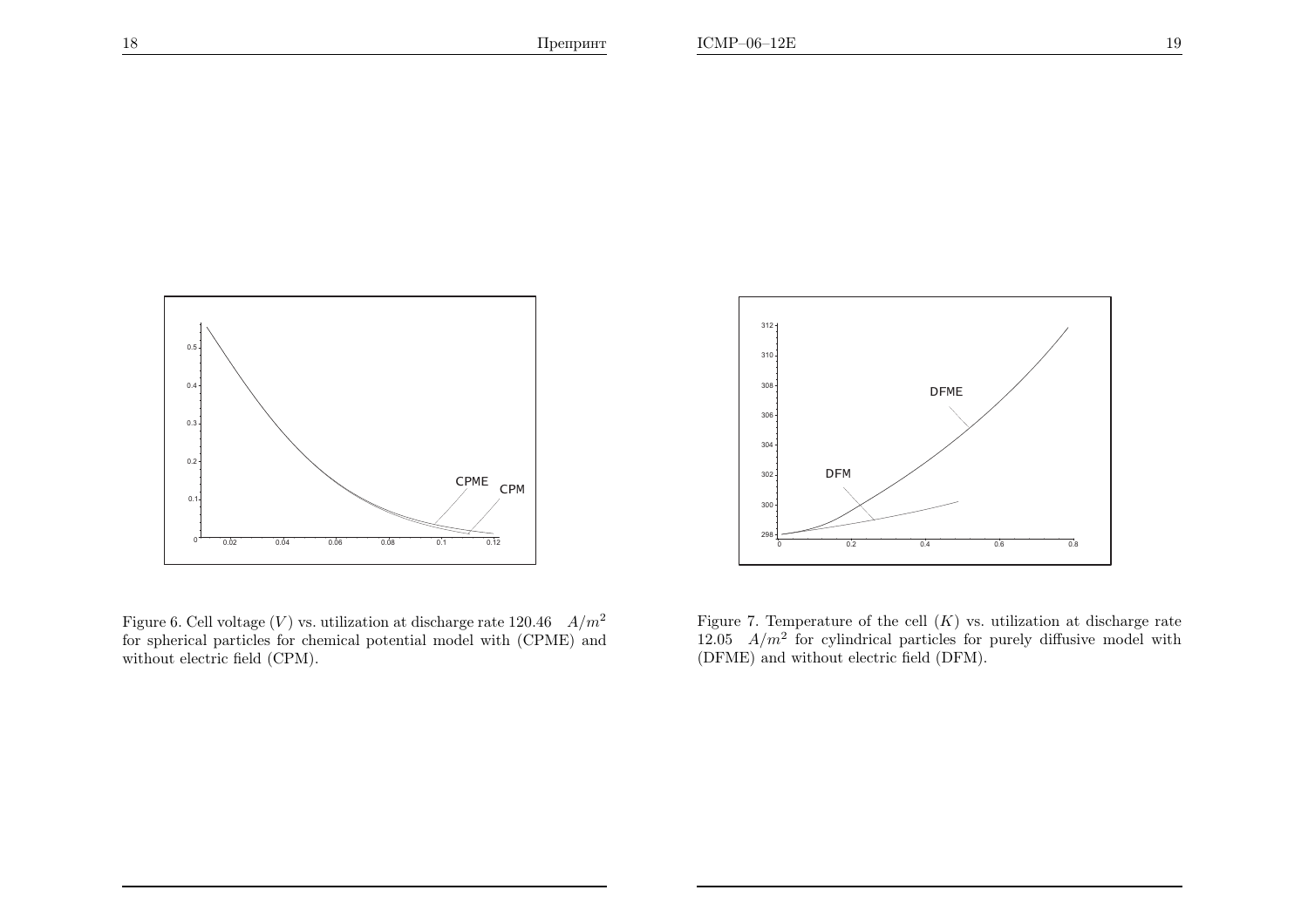

Figure 8. Temperature of the cell  $(K)$  vs. utilization at discharge rate 12.05  $A/m^2$  for cylindrical particles for chemical potential model with (CPME) and without electric field (CPM).



Figure 9. Temperature of the cell  $(K)$  vs. utilization at discharge rate  $120.46$   $A/m^2$  for cylindrical particles for chemical potential model with (CPME) and without electric field (CPM).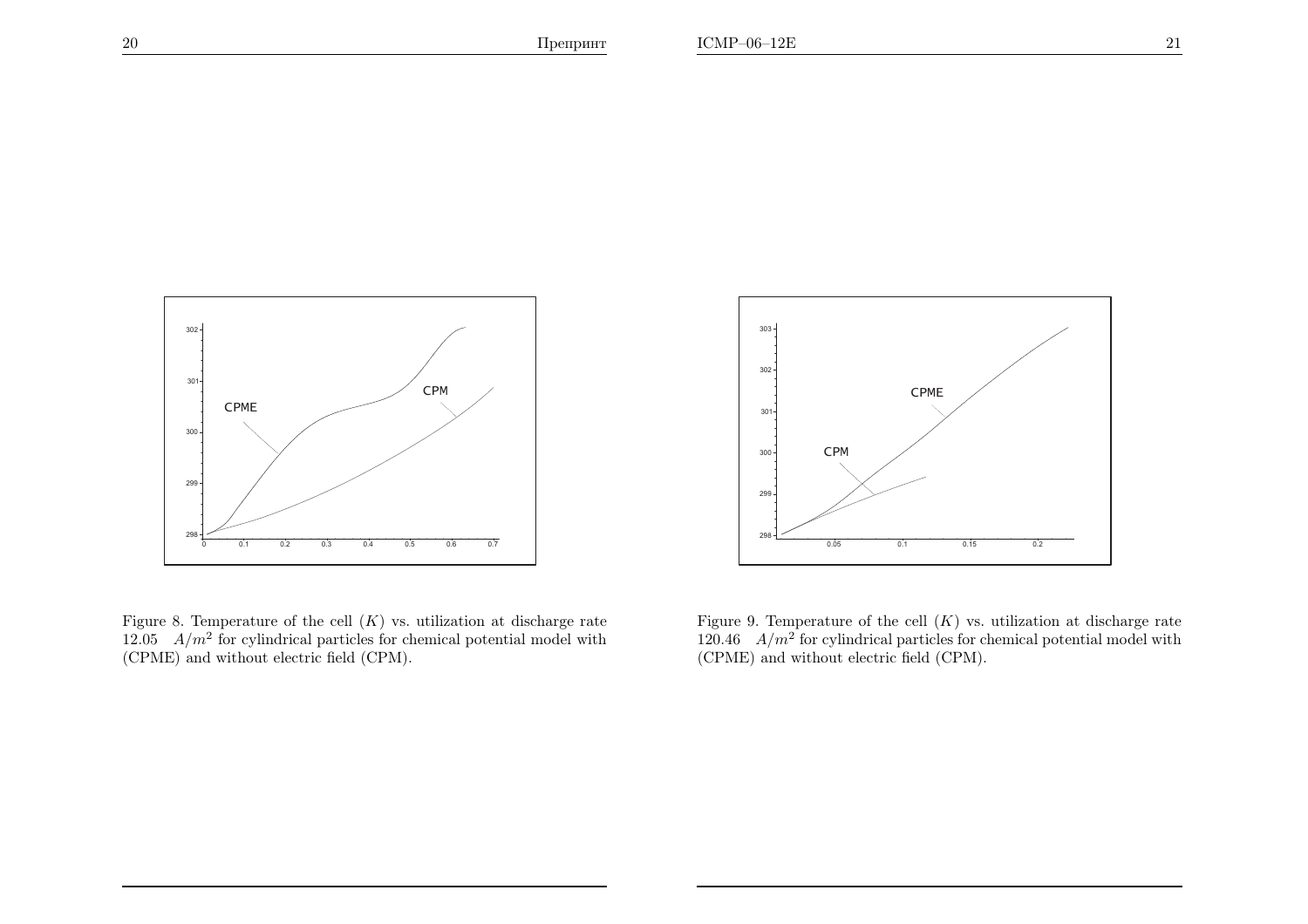

Figure 10. Temperature of the cell  $(K)$  vs. utilization at discharge rate  $12.05$   $A/m^2$  for spherical particles for purely diffusive model with (DFME) and without electric field (DFM).



Figure 11. Temperature of the cell  $(K)$  vs. utilization at discharge rate 12.05  $A/m^2$  for spherical particles for chemical potential model with (CPME) and without electric field (CPM).